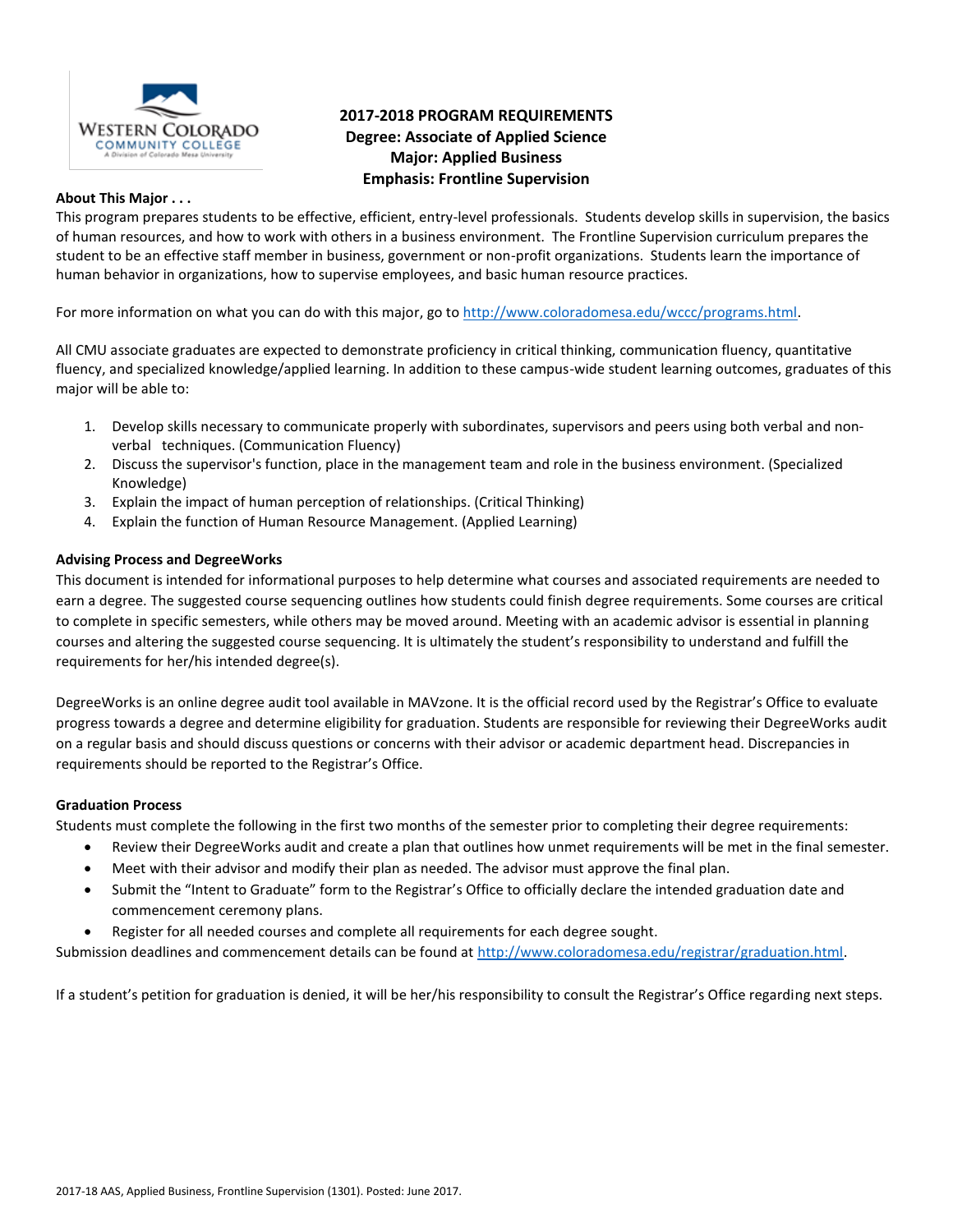# **INSTITUTIONAL DEGREE REQUIREMENTS**

The following institutional degree requirements apply to all CMU Associate of Applied Science (AAS) degrees. Specific programs may have different requirements that must be met in addition to institutional requirements.

- 60 semester hours minimum.
- Students must complete a minimum of 15 of the final 30 semester hours of credit at CMU.
- 2.00 cumulative GPA or higher in all CMU coursework.
- A course may only be used to fulfill one requirement for each degree/certificate.
- No more than six semester hours of independent study courses can be used toward the degree.
- Non-traditional credit, such as advanced placement, credit by examination, credit for prior learning, cooperative education and internships, cannot exceed 20 semester credit hours for an AAS degree.
- Pre-collegiate courses (usually numbered below 100) cannot be used for graduation.
- Capstone exit assessment/projects (e.g., Major Field Achievement Test) requirements are identified under Program-Specific Degree Requirements.
- The Catalog Year determines which program sheet and degree requirements a student must fulfill in order to graduate. Visit with your advisor or academic department to determine which catalog year and program requirements you should follow.
- See "Requirements for Undergraduate Degrees and Certificates" in the catalog for a complete list of graduation requirements.

### **PROGRAM-SPECIFIC DEGREE REQUIREMENTS**

- 63 semester hours total for the AAS in Applied Business, Frontline Supervision emphasis.
- A grade of "C" or higher must be achieved in coursework toward major content area.

### **ESSENTIAL LEARNING REQUIREMENTS** (18 semester hours)

See the current catalog for a list of courses that fulfill the requirements below. If a course is an Essential Learning option and a requirement for your major, you must use it to fulfill the major requirement and make a different selection for the Essential Learning requirement.

# **Communication** (9 semester hours)

- ENGL 111 English Composition (3)
- $\square$  ENGL 112 English Composition (3)
- $\square$  SPCH 101 Interpersonal Communications (3)

### **Mathematics** (3 semester hours)

□ MATH 107 - Career Math (3) or higher

### **Other Essential Learning Core Courses** (6 semester hours)

- $\Box$  Select one Social and Behavioral Sciences, Natural Sciences, Fine Arts or Humanities course (3)
- $\square$  Select one Social and Behavioral Sciences, Natural Sciences, Fine Arts or Humanities course (3)

# **OTHER LOWER-DIVISION REQUIREMENTS**

### **Wellness Requirement** (2 semester hours)

- $\Box$  KINE 100 Health and Wellness (1)
- $\Box$  Select one Activity course (1)

### **FOUNDATION COURSES** (20 semester hours)

- $\Box$  BUGB 101 Introduction to Business (3)
- $\Box$  BUGB 211 Business Communications (3)
- ABUS 106 Marketing Your Image (1)
- ABUS 128 Workplace Behavior (3)
- $\Box$  ABUS 156 Problem-Solving in the Business Environment (3)
- ABUS 257 Managing Office Technology I (3)
- $\Box$  TECI 142 Internet of Things (3)
- $\Box$  TECI 132 Introduction to IT Hardware and System Software (3)